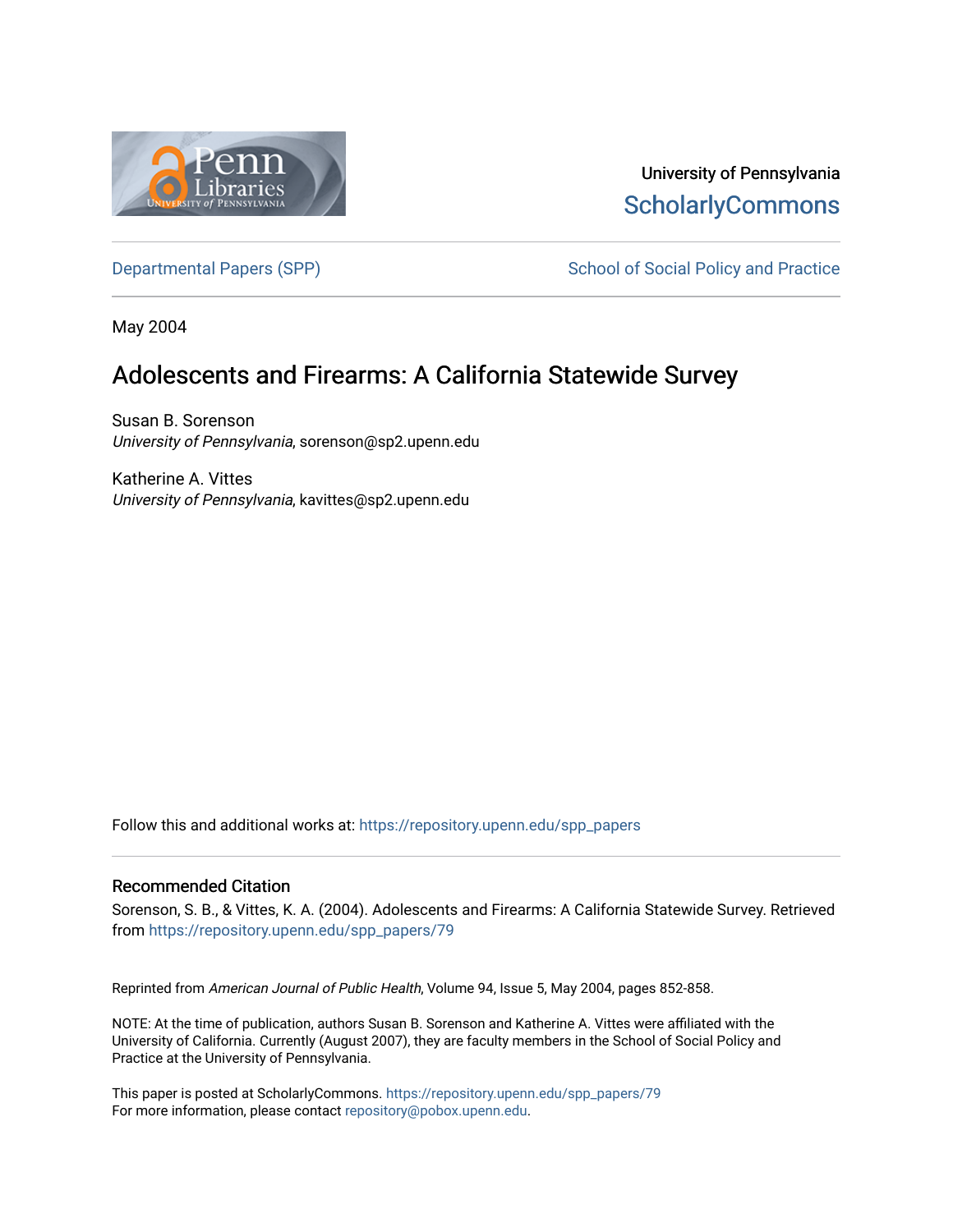## Adolescents and Firearms: A California Statewide Survey

## Abstract

Objectives. We assessed the prevalence and correlates of adolescents reports regarding firearms in their homes, of their own, of close friends, and of same-aged peers.

Methods. Random-digit-dialed interviews were conducted with 5801 adolescents as part of the California Health Interview Survey.

Results. One fifth (19.6%) of California adolescents reported having a firearm in their homes; few (3.0%) reported having their own gun. Characteristics associated with having one's own gun and with perceptions regarding others' guns generally were consistent with characteristics associated with having a firearm in the home. The 2 exceptions were related to socioeconomic status and to ethnicity.

Conclusions. The source from which adolescents obtain guns, especially adolescents from less wealthy households, merits further investigation. Further research is needed to ascertain the accuracy of Black and Latino adolescents' perceptions regarding handguns among their peers.

## **Comments**

Reprinted from American Journal of Public Health, Volume 94, Issue 5, May 2004, pages 852-858.

NOTE: At the time of publication, authors Susan B. Sorenson and Katherine A. Vittes were affiliated with the University of California. Currently (August 2007), they are faculty members in the School of Social Policy and Practice at the University of Pennsylvania.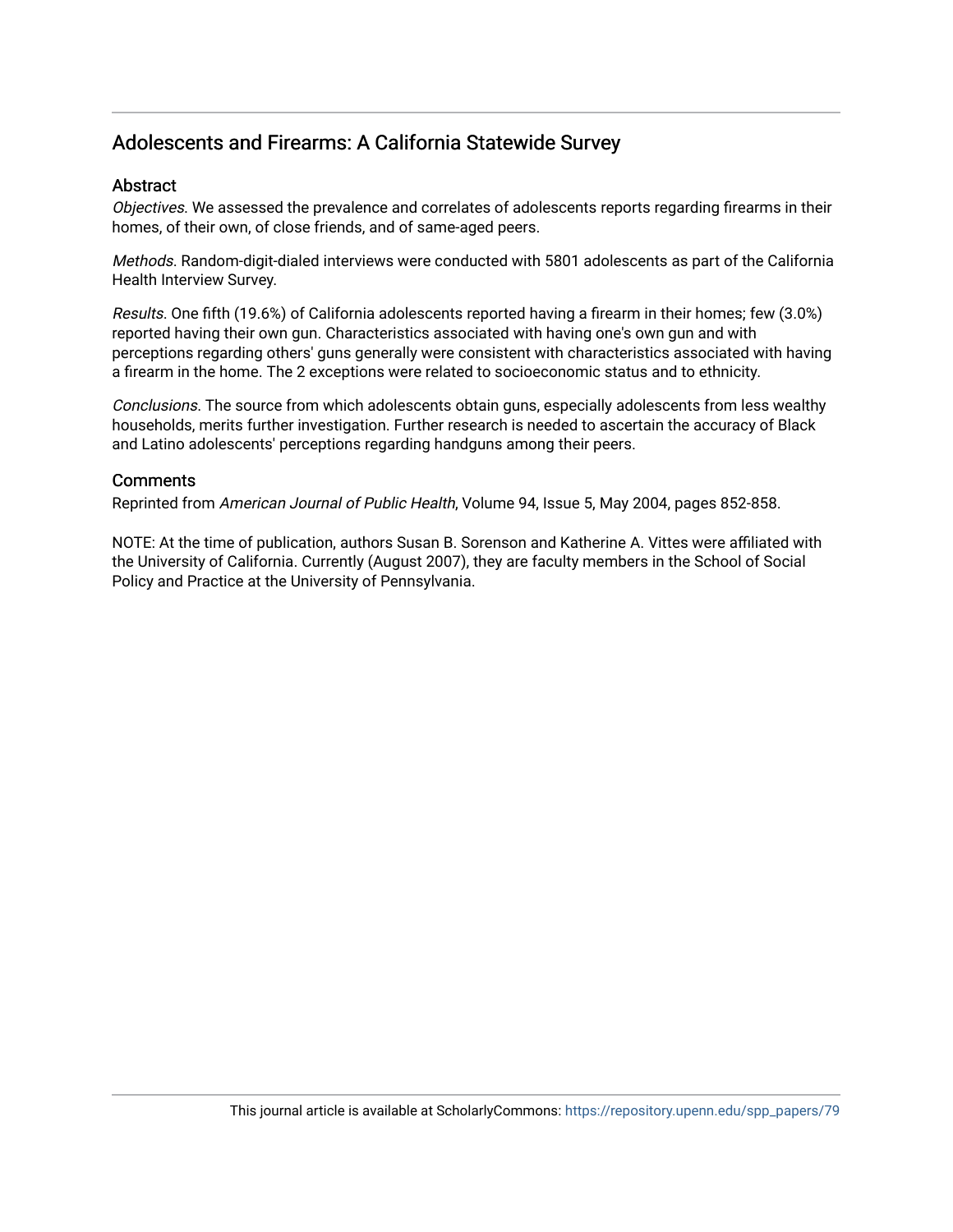# Adolescents and Firearms: A California Statewide Survey

| Susan B. Sorenson, PhD, and Katherine A. Vittes, MPH

Firearms figure prominently in the lives and deaths of US adolescents. About 6% of high school students and 10.3% of male students across the United States reported that they carried a firearm at least once during the past  $30 \text{ days}$ , and nearly half said, that if they wanted to, they could get a gun. $<sup>2</sup>$  About one</sup> fourth reported having easy access to a gun in the home.<sup>3</sup> Crude odds ratios indicate that having a gun in the home is associated with demographic characteristics such as gender, ethnicity, and welfare status.

In 2000, 3913 US youths aged 10 to 19 years died from an intentional gunshot wound<sup>4</sup>; intentional firearm injury is second only to all unintentional injuries as a cause of death for this age group.<sup>5</sup> Although it is illegal, with a few exceptions, for persons under 18 years old to possess a firearm,<sup>6</sup> they are more likely than persons older than 18 years to use a firearm to kill themselves or someone else.<sup>7</sup> For every gun death among 15- to 19-year-old youths, there are nearly 4.5 nonfatal hospital-treated gunshot injuries.<sup>8</sup>

We examined the patterns and correlates of knowledge about and possession of firearms in a community-based sample of adolescents. (Research on adolescents and firearms typically uses more specialized samples such as high school students<sup>3,9–20</sup> or incarcerated youths $^{21-24}$  from a single, often urban, locale. $9-12,24,25$ ) Our first objective was to examine adolescents' reports of having a firearm in their immediate environment (i.e., in the household or of one's own) and the demographic correlates of these reports. The second objective was to compare correlates of having a firearm in one's immediate environment with correlates of perceptions regarding the firearms of other adolescents (close friends and same-aged peers). In addition to firearms in general, we asked specifically about handguns, given that handguns are relatively easy to conceal and are the most common type of weapon used in homicides and suicides.26–29

*Objectives.* We assessed the prevalence and correlates of adolescents' reports regarding firearms in their homes, of their own, of close friends, and of same-aged peers.

*Methods.* Random-digit-dialed interviews were conducted with 5801 adolescents as part of the California Health Interview Survey.

*Results.* One fifth (19.6%) of California adolescents reported having a firearm in their homes; few (3.0%) reported having their own gun. Characteristics associated with having one's own gun and with perceptions regarding others' guns generally were consistent with characteristics associated with having a firearm in the home. The 2 exceptions were related to socioeconomic status and to ethnicity.

*Conclusions.* The source from which adolescents obtain guns, especially adolescents from less wealthy households, merits further investigation. Further research is needed to ascertain the accuracy of Black and Latino adolescents' perceptions regarding handguns among their peers. (*Am J Public Health.* 2004;94:852–858)

#### **METHODS**

The California Health Interview Survey (CHIS), the largest statewide health survey in the nation, collects data on multiple public health issues, including health status, behaviors, and access to care. CHIS 2001 is a randomdigit-dialed telephone survey of adults, adolescents, and children. Detailed methodological information is available elsewhere.<sup>30</sup>

All California households with a telephone comprised the sampling frame. Each computer-generated telephone number was screened to determine eligibility (e.g., language fluency); 1 adult per household was randomly selected to be interviewed. If the interviewed adult was the parent or guardian of an adolescent residing in the household, the adult was asked to give verbal consent for the adolescent to be interviewed. If the adult agreed, consent was requested from the adolescent. If more than 1 adolescent resided in a given household, 1 was selected at random. About 1 in 6 sampled adults had an eligible adolescent, and 63.5% allowed an adolescent to be interviewed. Of these adolescents, most (84.5%) agreed to be interviewed. Data were collected from 55428 households; 5801 adolescents were interviewed between November 2000 and October 2001.

Interviews were conducted in English, Spanish, Chinese (Mandarin and Cantonese dialects), Vietnamese, Korean, and Khmer. These languages were selected to include the largest possible number of non–English speaking California residents. About 9% of the adolescents were interviewed in a language other than English.

#### **Measures**

Adolescents were asked seven questions about firearms in general, and handguns in particular. Respondents were asked whether there was a gun in their home, whether they personally had a gun, whether there was a gun in the homes of their 2 closest friends, and whether 1 or both of these friends personally owned a gun. These questions also were asked about handguns; in addition, respondents were asked whether they knew someone about their own age who had a handgun (see Table 1 for a list of the questions). The question about whether the adolescent had a firearm specified "either at home or somewhere else." (The terms "house" and "household" are used interchangeably.)

Demographic information was gathered from each adolescent and adult.

#### Statistical Analyses

Sample weights, person-level weights, and population weights were employed. These weights accounted for, among other variables, nonresponse, multiple telephone lines, and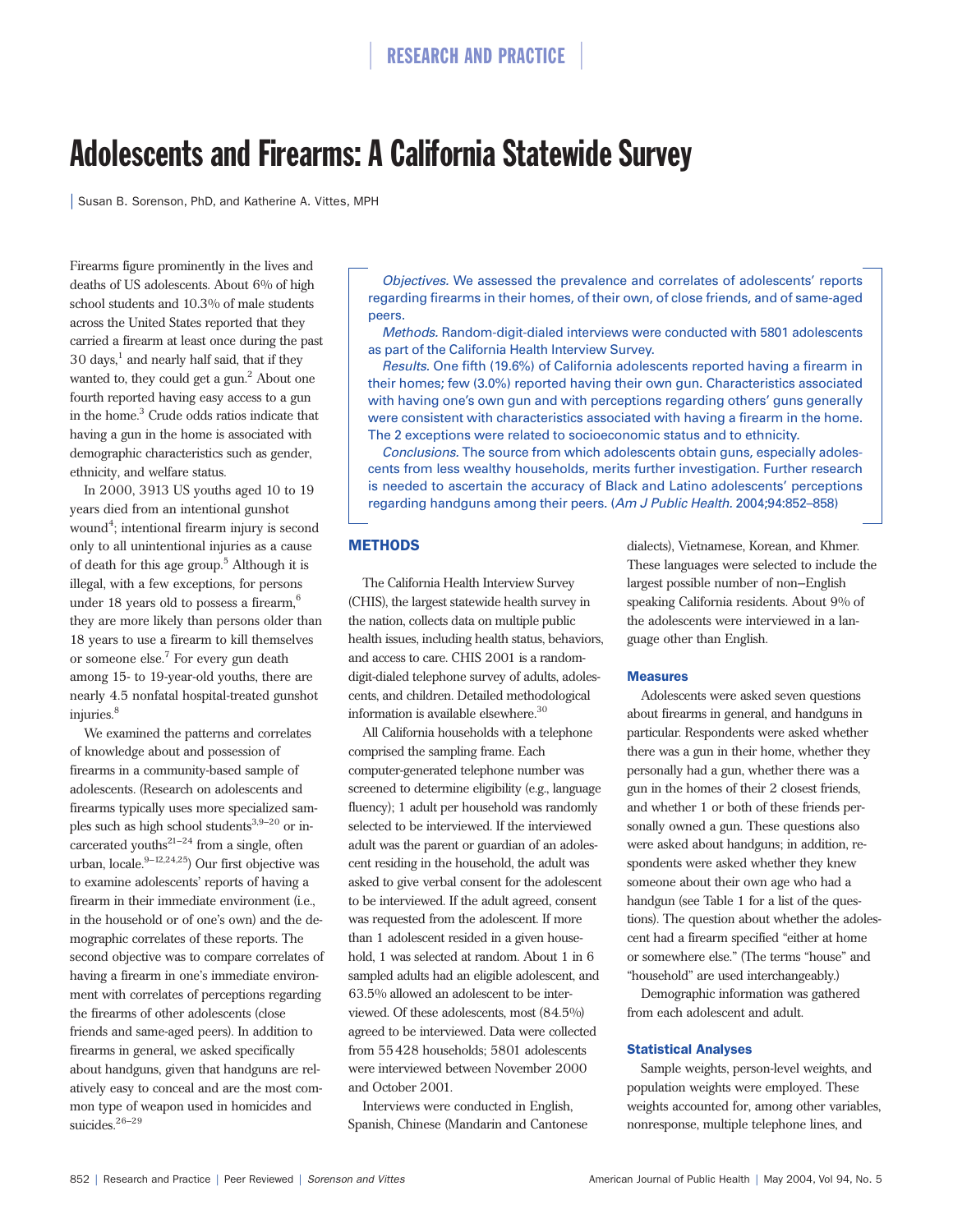#### **TABLE 1—Survey Questions About Firearms**

Now I'd like to talk with you about firearms. When I say firearms or guns in all of these next questions, I mean rifles, shotguns, pistols, revolvers, or other firearms. I do NOT want you to include BB guns, air guns, or toy guns.

Does any member of your household happen to keep a firearm at home? It could be kept in your home, garage, outdoor storage area, car, truck, or other motor vehicle.

If yes: How many are handguns?

Do you yourself have a gun, either at home or somewhere else?

If yes: How many guns do you have? Is this a handgun?/Are any of these handguns?

Think of the two friends you spend the most time with.

Are there guns in either of their homes?

If yes: Are any of those guns handguns?

Do one or both of these friends own a gun themselves?

If yes: Is this a handgun?/Are any of these handguns?

Do you know any people around your age who have a handgun?

within-household probability of selection and adjusted for gender, age, race, ethnicity, urbanization, number of children, and number of adolescents in the household. Thus, our findings can be considered a reasonable approximation of firearm prevalence among adolescents in California.

Frequencies were calculated and were followed by bivariate tabulations and  $\chi^2$  tests of significance. Standard diagnostics were performed before further analysis; the bivariate linear correlations were acceptable. Multivariate logistic regressions were conducted to identify demographic correlates of reporting having a firearm (vs having no firearm) in the household or of one's own and of reporting that a close friend had a firearm in the home or of his or her own. We conducted the same analyses for handgun versus no handgun. The final set of analyses focused on whether the respondent believed that a same-aged peer had a handgun.

#### RESULTS

A substantial minority of California adolescents reported having a firearm in their immediate environment. Nearly 1 in 5 (19.6%) reported living in a home in which there was a firearm, and 3.0% reported having their own gun. When asked about their 2 closest friends, 13.3% said that there was a firearm in at least 1 of those friends' homes, and 4.7% said that at least 1 of those friends had his or her own gun.

Long guns were the most common type of firearm in the adolescent's immediate environment (Figure 1). About 1 in 10 (9.9%) reported living in a home in which there was a handgun, and less than 1% (0.86%) reported that they had their own handgun. About half (44.2%) of the adolescents who had a handgun reported that it was a gift from their parents. When asked about their 2 closest friends, 6.7% said that there was a handgun in at least 1 of their friends' homes, and 1.9% reported that at least 1 of these 2 friends owned his or her own handgun. Nearly one fifth (18.5%) of California adolescents believed that they knew someone about their own age who had a handgun.

Bivariate analyses indicate that some population subgroups were more likely to have

firearms than others (Table 2); with few exceptions, nearly all tabulations were statistically significant at *P*<.05. Greater proportions of boys, older adolescents, Whites, citizens, and employed adolescents reported that there was a gun in each of the identified locales than did girls, younger adolescents, non-Whites, noncitizens, and unemployed adolescents. Parent/ guardian characteristics positively associated with guns were having a higher income, being a US citizen, and having a marital status of other (i.e., widowed, divorced, separated, or living together). A greater proportion of rural (vs urban) adolescents responded affirmatively to the gun questions.

Household composition (i.e., number of children, adolescents, adults, total number of residents) was generally unrelated to answers to the gun questions (data not shown). Moreover, preliminary multivariate analyses indicated that school attendance, the adolescent's plans for the future, and parental marital status were generally unrelated to answers to the gun questions. These variables, therefore, were not included in the final models. Percentage of federal poverty level was used to estimate socioeconomic status in the multivariate analyses, because the federal poverty level accounts for household income and number of persons residing in the household and is adjusted each year for inflation.<sup>31</sup>

When all other variables listed in the table were taken into account, each of the measured demographic characteristics was associated with the likelihood of adolescents'



**FIGURE 1—Adolescents' reports of having a firearm in the home and of having their own firearm.**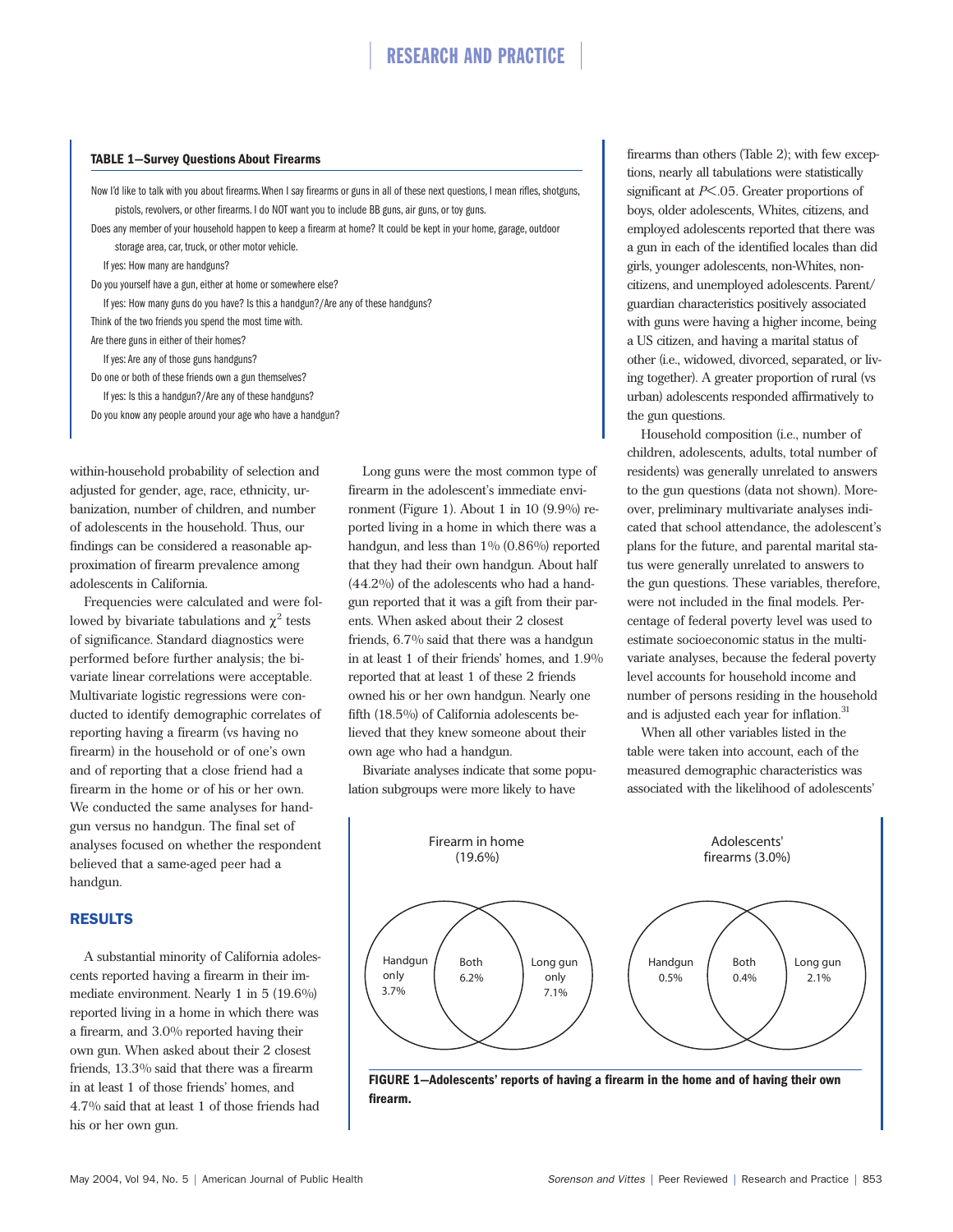#### **TABLE 2—Prevalence of Firearms or Handguns, (%), by Demographic Characteristics: California Adolescents**

|                              |            | Firearm           |                                          | Handgun        |            |                               |      |                |             |
|------------------------------|------------|-------------------|------------------------------------------|----------------|------------|-------------------------------|------|----------------|-------------|
| Characteristic (%)           | In<br>Home | Adolescent<br>Has | In Friend's<br>Home                      | Friend<br>Owns | In<br>Home | Adolescent In Friend's<br>Has | Home | Friend<br>Owns | Peer<br>Has |
| Overall weighted estimates   | 19.6       | 3.0               | 13.3                                     | 4.7            | 9.9        | 0.9                           | 6.7  | 1.9            | 18.5        |
|                              |            |                   | Adolescents (individual-level variables) |                |            |                               |      |                |             |
| Gender                       |            |                   |                                          |                |            |                               |      |                |             |
| Male (51.4)                  | 21.1       | 5.1               | 17.9                                     | 7.2            | 11.9       | 1.5                           | 9.2  | 2.6            | 22.5        |
| Female (48.6)                | 18.0       | 0.7               | 8.6                                      | 2.0            | 7.8        | 0.7                           | 4.1  | 1.1            | 14.2        |
| Age, y                       |            |                   |                                          |                |            |                               |      |                |             |
| 12 (16.4)                    | 14.1       | 1.9               | 7.8                                      | 1.9            | 6.6        | 1.0                           | 3.2  | 0.6            | 7.8         |
| 13 (17.7)                    | 17.8       | 2.0               | 10.0                                     | 4.3            | 8.3        | 0.2                           | 4.0  | 1.5            | 8.6         |
| 14 (16.5)                    | 18.5       | 2.6               | 11.3                                     | 3.4            | 10.6       | 0.5                           | 4.7  | 1.2            | 15.9        |
| 15(16.7)                     | 18.8       | 3.9               | 14.0                                     | 5.8            | 10.1       | 1.1                           | 6.7  | 2.2            | 24.6        |
| 16(16.0)                     | 25.4       | 4.0               | 18.6                                     | 5.9            | 12.0       | 1.9                           | 10.5 | 2.3            | 27.8        |
| 17(16.0)                     | 23.5       | 3.4               | 18.7                                     | 6.8            | 11.8       | 0.8                           | 11.6 | 3.5            | 26.8        |
| Ethnicity                    |            |                   |                                          |                |            |                               |      |                |             |
| White (46.4)                 | 29.5       | 5.5               | 18.6                                     | 5.7            | 14.9       | 1.3                           | 8.7  | 1.5            | 18.1        |
| <b>Black (6.7)</b>           | 14.7       | 2.5               | 12.5                                     | 6.8            | 6.5        | 2.1                           | 8.1  | 2.0            | 26.5        |
| Latino (35.8)                | 10.5       | 0.5               | 8.7                                      | 3.5            | 5.4        | 0.4                           | 5.0  | 2.3            | 17.4        |
| Asian (8.5)                  | 9.7        | 1.1               | 5.6                                      | 2.7            | 5.0        | 0.7                           | 3.3  | 1.7            | 15.6        |
| Multiethnic, other (4.7)     | 20.4       | 1.8               | 14.6                                     | 4.7            | 10.4       | 0.3                           | 6.3  | 2.6            | 23.3        |
| Citizenship                  |            |                   |                                          |                |            |                               |      |                |             |
| Noncitizen (7.3)             | 2.2        | 0.2               | 5.0                                      | 3.2            | 0.9        | 0.2                           | 4.0  | 1.8            | 12.1        |
| Citizen (92.7)               | 21.7       | 3.3               | 14.3                                     | 4.8            | 10.9       | 1.0                           | 7.1  | 1.9            | 19.2        |
| Attends school               |            |                   |                                          |                |            |                               |      |                |             |
| No (2.0)                     | 18.4       | 1.8               | 24.3                                     | 7.1            | 5.9        | 1.5                           | 6.4  | 5.5            | 23.3        |
| Yes (98.0)                   | 19.5       | 3.0               | 13.1                                     | 4.6            | 10.0       | 0.9                           | 6.7  | 1.8            | 18.4        |
| Works for pay                |            |                   |                                          |                |            |                               |      |                |             |
| No (58.1)                    | 15.7       | 1.6               | 9.4                                      | 2.7            | 7.4        | 0.5                           | 4.7  | 1.1            | 15.0        |
| Yes (41.9)                   | 25.2       | 4.8               | 18.8                                     | 7.4            | 13.4       | 1.5                           | 9.6  | 3.0            | 23.3        |
| Future plans                 |            |                   |                                          |                |            |                               |      |                |             |
| College/university (70.1)    | 18.5       | 2.3               | 11.9                                     | 3.8            | 9.1        | 0.6                           | 5.9  | 1.5            | 17.0        |
| Junior college/tech (11.6)   | 28.0       | 4.8               | 17.7                                     | 7.0            | 14.8       | 1.4                           | 9.4  | 2.1            | 21.4        |
| Get a job $(4.2)$            | 18.2       | 3.1               | 13.4                                     | 6.8            | 9.3        | 0.5                           | 8.3  | 3.4            | 18.1        |
| Military (3.6)               | 17.5       | 8.4               | 18.9                                     | 11.4           | 9.3        | 1.4                           | 10.8 | 5.1            | 31.0        |
| Other/get married (3.7)      | 21.3       | 4.8               | 17.3                                     | 6.8            | 12.5       | 4.2                           | 9.5  | 3.1            | 21.1        |
|                              |            |                   | Parents (household-level variables)      |                |            |                               |      |                |             |
| Education                    |            |                   |                                          |                |            |                               |      |                |             |
| Less than high school (15.6) | 7.5        | 0.8               | 7.2                                      | 3.5            | 3.5        | 0.5                           | 4.1  | 2.5            | 16.7        |
| Grade 12/high school         | 10.7       | 2.0               | 13.2                                     | 2.8            | 4.3        | 1.3                           | 7.9  | 1.8            | 15.5        |
| graduate (9.4)               |            |                   |                                          |                |            |                               |      |                |             |
| Some college (25.5)          | 26.3       | 3.8               | 16.2                                     | 5.5            | 12.8       | $1.0\,$                       | 8.0  | 2.0            | 20.7        |
| BA or BS degree (16.1)       | 20.9       | 2.8               | 13.9                                     | 3.9            | 10.6       | 0.3                           | 5.9  | $1.0\,$        | 17.6        |
| Graduate school (10.4)       | 23.3       | 2.1               | 14.5                                     | 4.8            | 10.3       | 0.5                           | 6.3  | 0.9            | 16.9        |
| Marital status               |            |                   |                                          |                |            |                               |      |                |             |
| Never married (8.3)          | 14.7       | 2.7               | 12.3                                     | 3.8            | 5.9        | 1.2                           | 5.7  | 1.8            | 22.6        |
| Married (65.3)               | 19.9       | 2.5               | 12.3                                     | 4.3            | 10.0       | 0.7                           | 6.4  | 1.7            | 17.0        |
| Other (26.1)                 | 20.7       | 4.2               | 16.3                                     | 5.9            | 11.0       | 1.3                           | 8.0  | 2.3            | 20.9        |
|                              |            |                   |                                          |                |            |                               |      |                | Continued   |

reporting a firearm in their home or that they had their own gun (Table 3). Males (vs females) and adolescents of high school age (14–17 years old) (vs those of junior high school age, 12 and 13 years old) had greater odds of having firearms in their immediate environment. By contrast, the adjusted odds of having a gun in the home were lower for Blacks, Latinos, and Asian Americans compared with Whites. Latino adolescents and those who self-identified as multiethnic or "other" had substantially lower odds of having their own gun. All else being equal, adolescents who were or whose parents were US citizens had substantially higher odds of having a firearm in the home; the latter group also had higher odds of having their own gun. Although employment status was not associated with having a firearm in the home, employed adolescents were more likely than unemployed adolescents to report having their own gun. The association between financial status of a household and whether that household contained a firearm is nearly linear. (Note that adjusted odds ratios in Table 3 are generally consistent with the bivariate socioeconomic status data in Table 2.) Adolescents from rural areas had higher odds of having a firearm in their immediate environment than did their urban peers.

The demographic correlates of perceptions regarding the firearms of other adolescents were generally consistent with the correlates of having a firearm in one's immediate environment (i.e. in the home or of one's own). In addition, the odds of having 1 or 2 close friends who had a gun in their home was lower for Latino and Asian American adolescents (95% CI=0.43, 0.86; and 95% CI= 0.25, 0.75, respectively). However, citizenship status and household financial status were not related to reports of firearms associated with adolescents' 1 or 2 closest friends.

Although there were a few exceptions, the substantive patterns observed for any gun or guns held for handguns (see right-hand columns of Table 3).

In sum, male adolescents and adolescents who were of high school age, who were employed, or who lived in rural areas had higher odds of reporting that there are firearms, including handguns, in their environment. Adolescents who were US citizens had higher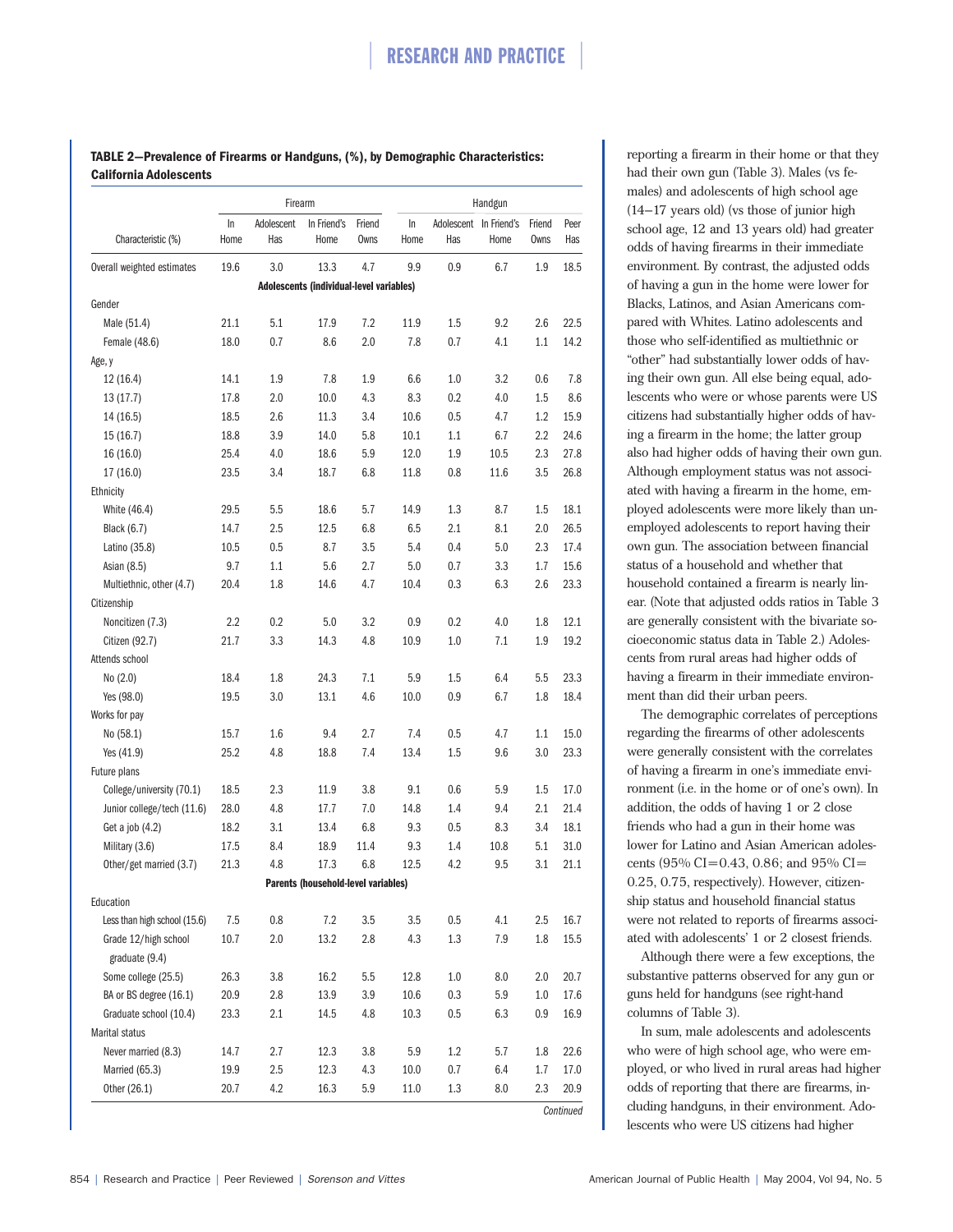#### **TABLE 2—***Continued*

| Citizenship                |      |     |      |     |      |     |      |     |      |
|----------------------------|------|-----|------|-----|------|-----|------|-----|------|
| Noncitizen (24.5)          | 6.0  | 0.3 | 6.8  | 2.5 | 3.1  | 0.1 | 4.2  | 1.8 | 13.6 |
| Citizen (75.5)             | 24.0 | 3.8 | 15.5 | 5.4 | 12.1 | 1.2 | 7.6  | 1.9 | 20.0 |
| Household income. \$       |      |     |      |     |      |     |      |     |      |
| Less than 30,000 (36.1)    | 9.3  | 2.4 | 10.3 | 3.9 | 4.6  | 1.4 | 6.1  | 2.4 | 17.5 |
| 30,001-70,000 (31.4)       | 23.7 | 3.3 | 14.2 | 5.4 | 12.3 | 0.9 | 6.6  | 1.7 | 19.3 |
| More than 70,000 (32.4)    | 27.1 | 3.3 | 15.8 | 4.8 | 13.4 | 0.3 | 7.6  | 1.5 | 18.6 |
| % of federal poverty level |      |     |      |     |      |     |      |     |      |
| $0-99(21.5)$               | 6.7  | 1.3 | 9.9  | 3.0 | 2.5  | 1.1 | 5.7  | 2.1 | 16.7 |
| 100-199 (21.0)             | 14.9 | 3.0 | 10.5 | 4.4 | 7.7  | 1.4 | 5.8  | 2.0 | 18.7 |
| 200-299 (14.7)             | 21.7 | 3.6 | 15.6 | 7.0 | 11.9 | 0.9 | 7.6  | 2.4 | 18.5 |
| 300 and higher (42.8)      | 27.7 | 3.5 | 15.6 | 4.8 | 13.9 | 0.6 | 7.4  | 1.5 | 19.2 |
| Locale                     |      |     |      |     |      |     |      |     |      |
| Rural (14.1)               | 32.8 | 6.8 | 25.9 | 9.9 | 15.6 | 1.4 | 13.5 | 2.7 | 22.7 |
| Urban (85.9)               | 17.5 | 2.3 | 11.3 | 3.8 | 9.0  | 0.8 | 5.6  | 1.7 | 17.7 |
|                            |      |     |      |     |      |     |      |     |      |

*Note.* Refusal to answer a question was uncommon; the highest frequency of refusal, 0.12%, was for whether a same-aged peer had a handgun. "Don't know" responses also were uncommon—typically less than 2%; the single exception was the 8.3% who said that they did not know whether there was a firearm in the home of either of their 2 closest friends. Prevalence estimates were based on affirmative responses vs total responses. Weighted percentages are shown. Nearly all  $\chi^2$  tests showed statistical significance.

#### **TABLE 3—Predictors of Firearms or Handguns: Adjusted Odds Ratios, California Adolescents**

|                            | Firearm    |                   |                     |                | Handgun    |                   |                     |                |             |  |  |
|----------------------------|------------|-------------------|---------------------|----------------|------------|-------------------|---------------------|----------------|-------------|--|--|
|                            | In<br>Home | Adolescent<br>Has | In Friend's<br>Home | Friend<br>Owns | In<br>Home | Adolescent<br>Has | In Friend's<br>Home | Friend<br>Owns | Peer<br>Has |  |  |
| Gender male (vs female)    | $1.22*$    | $8.24***$         | $2.37***$           | $3.75***$      | $1.61***$  | $7.21***$         | $2.36***$           | $2.24**$       | $1.73***$   |  |  |
| Age 14-17 y (vs 12-13 y)   | $1.42***$  | $1.70*$           | $1.80***$           | $1.57*$        | $1.49**$   | 1.57              | $2.27***$           | 1.89           | $3.45***$   |  |  |
| Ethnicity (vs White)       |            |                   |                     |                |            |                   |                     |                |             |  |  |
| Black                      | $0.61*$    | 0.42              | 0.76                | 1.61           | $0.57*$    | 0.93              | 1.15                | 1.51           | $1.92**$    |  |  |
| Latino                     | $0.62***$  | $0.13**$          | $0.61**$            | 0.93           | $0.70*$    | 0.33              | 0.73                | 2.23           | $1.40*$     |  |  |
| Asian                      | $0.45***$  | 0.40              | $0.44**$            | 0.88           | $0.54*$    | 0.96              | 0.57                | 2.17           | 1.23        |  |  |
| Multiethnic, Other         | 0.77       | $0.35**$          | 0.90                | 1.04           | 0.82       | $0.23*$           | 0.85                | 2.25           | 1.66        |  |  |
| Citizen                    |            |                   |                     |                |            |                   |                     |                |             |  |  |
| Adolescent yes (vs no)     | $4.55***$  | 1.22              | 1.68                | 0.66           | $5.13***$  | 0.61              | 1.12                | 0.98           | 1.38        |  |  |
| Adult yes (vs no)          | $1.69**$   | $3.25**$          | 1.41                | 1.81           | 1.52       | 13.62**           | 1.30                | 1.48           | $1.49*$     |  |  |
| Employed, yes (vs no)      | 1.16       | $1.79**$          | $1.58***$           | $2.27***$      | $1.29*$    | $2.76*$           | $1.59**$            | $2.95**$       | $1.47***$   |  |  |
| % of federal poverty level |            |                   |                     |                |            |                   |                     |                |             |  |  |
| $<$ 100 (vs $>$ 300)       | $0.36***$  | 1.41              | 1.07                | 0.87           | $0.29***$  | $6.41**$          | 1.12                | 1.39           | 0.96        |  |  |
| 100-199                    | $0.67**$   | $1.95*$           | 0.90                | 1.11           | 0.75       | $5.31**$          | 0.99                | 1.25           | 1.06        |  |  |
| 200-299                    | 0.82       | 1.41              | 1.14                | 1.57           | 0.94       | 2.09              | 1.13                | 1.43           | 0.97        |  |  |
| Rural locale (vs urban)    | $2.10***$  | $2.34***$         | $2.47***$           | $2.56***$      | $1.64***$  | 1.23              | $2.40***$           | 1.49           | $1.37**$    |  |  |

\**P* < .05; \*\**P* < .01; \*\*\**P* < .001.

odds of having a gun in the home; likewise, if the parent was a US citizen, odds were greater that the adolescent had his or her own gun.

Household poverty level was associated with whether adolescents reported a firearm in their homes or having their own guns, including handguns: less wealthy households had lower odds of having a firearm, but adolescents from these households had higher odds of having their own handgun. Black and Latino adolescents had lower odds of reporting the presence of a firearm or handgun in the home, but higher odds of reporting that a same-aged peer had a handgun.

#### **DISCUSSION**

A significant minority of California adolescents reported the presence of firearms in their immediate environment. Nearly one fifth (19.6%) live in a home with a firearm, and 3.0% have their own gun. Consistent with research on adults, $32,33$  adolescents who are male or from rural areas were substantially more likely than adolescents who are female or from urban areas to report that there is a firearm in the home and that they have their own gun.

Older adolescents (compared with younger ones) had a higher adjusted odds ratio of reporting that there is a gun or handgun in their households and in the households of their 2 closest friends. This finding may indicate that as they age, adolescents become more aware of certain features of their environments. Expanding peer groups also may play a part in older adolescents' exposure to and perceptions about firearms: although age was unrelated to whether an adolescent reported having his or her own gun or handgun, the odds ratio of knowing a same-aged peer who had a gun was higher for older adolescents.

The odds of having a gun in the home were comparable for employed and unemployed adolescents; however, employed adolescents had a higher adjusted odds ratio of believing that their close friends and sameaged peers have firearms as well as higher odds of having their own gun and their own handgun. This finding is independent of household socioeconomic status. It may be that adolescents with jobs have the resources to obtain their own guns; they may have the money with which to purchase a gun and, by fact of their employment, a larger social network that may include persons willing to supply a firearm.

There is some evidence that adolescents who are not in school are more likely to en-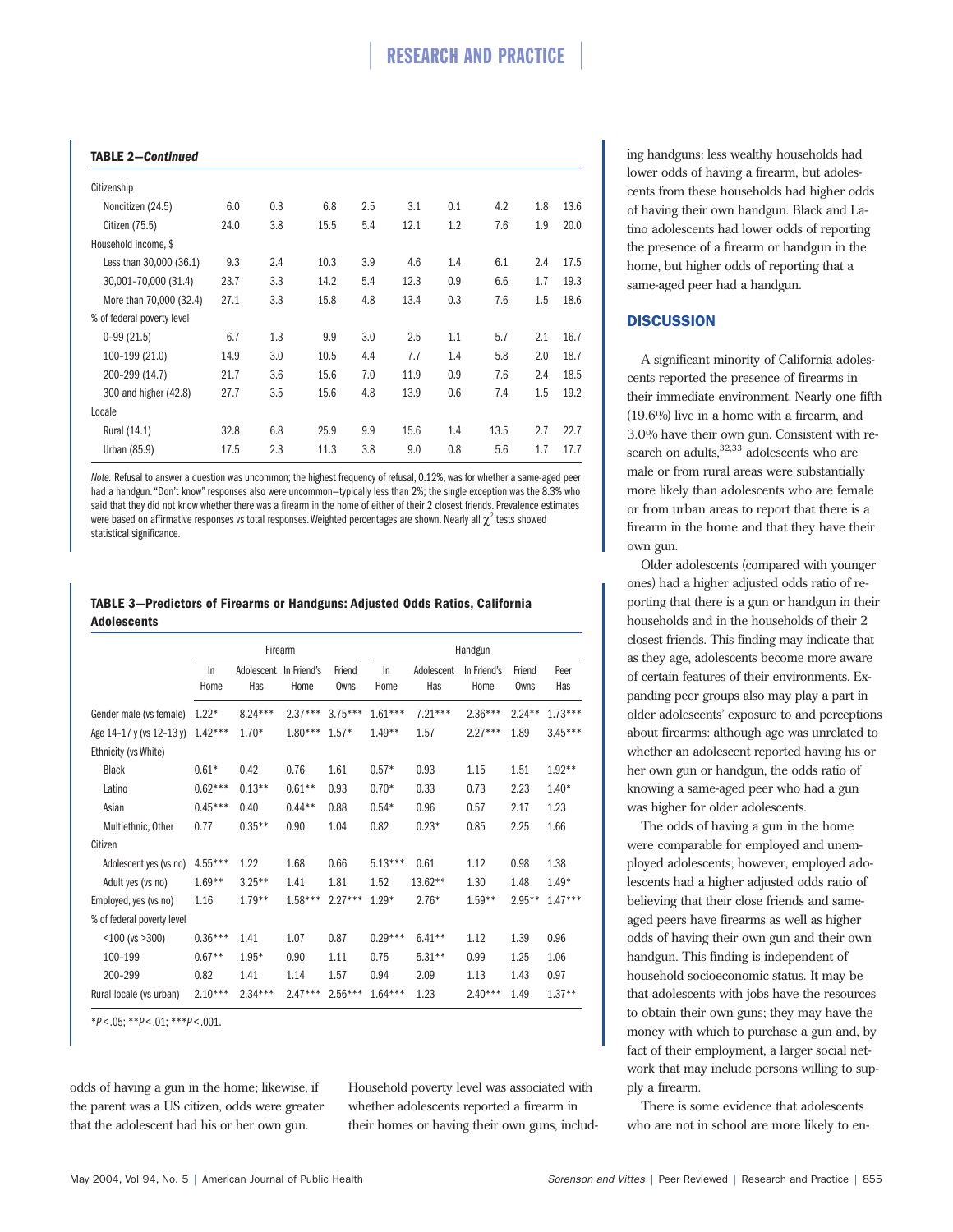# RESEARCH AND PRACTICE

gage in risky behaviors,  $34$  but the hypothesis has not been adequately tested because most studies of adolescents are school based. In this community-based sample, school enrollment was not statistically significantly associated with any of the gun variables. Only 2.0% of the sample was not enrolled in school, however, which limits the power to detect differences between the groups.

Although previous research has documented an association between having a firearm in the home and risk of suicide and of homicide victimization and perpetration, 35-39 the risk of a fatal gunshot wound does not necessarily correspond to adolescents' reports of firearms in their immediate and proximal environments. Black and Latino adolescents in California have substantially lower odds of reporting that there is a firearm at home. In addition, compared with White adolescents, Latino adolescents have lower adjusted odds of having their own gun. However, the rate of fatal firearm injury for Latino and Black adolescents aged 10 to 19 years is 1.6 and 4.4 times, respectively, the rate for Whites of the same age.<sup>4</sup>

Adolescents who are US citizens or who have parents who are US citizens are significantly more likely than noncitizens to live in a home with a gun or handgun. Little research has focused on immigrants and firearms. There is evidence that, compared with US-born persons, young immigrants are less likely to commit suicide $40$  but experience a disproportionate share of homicide victimization.<sup>41</sup> Immigrants and nonimmigrants appear to be equally likely to use a firearm or to be victimized with a firearm. $^{42}$ 

Although less than 1% of California adolescents have a handgun of their own, nearly 1 in 5 (18.5%) believe that they know someone around their age who has a handgun. This discrepancy is especially marked for Black and Latino adolescents: although they did not differ from White adolescents regarding having their own handgun, Black and Latino adolescents had significantly higher odds of reporting that they knew someone their age who had a handgun. This finding may reflect reality in at least 2 ways. First, perhaps Black and Latino adolescents have a misperception about the risk posed by their peers, a misperception that may be shaped by social and media images of

youths of color. This possibility is referred to as *pluralistic ignorance*—that is, belief that one's own behavior (in this case not having a handgun) is in the minority, when in fact one is in the majority. Pluralistic ignorance is exhibited among adolescents about other health behaviors, including smoking, <sup>43</sup> drinking and drug use, $44-46$  and sexual activity.<sup>47</sup> Evidence of pluralistic ignorance can be used in interventions emphasizing social norms. For example, in a study following a social marketing campaign, student perceptions of binge drinking norms became more aligned with actual norms, binge drinking declined, and alcohol-related injuries dropped.48–50 If these findings are confirmed by subsequent research, interventions designed to change perceptions and expectations among Black and Latino adolescents about handguns among their peers could be a focus of prevention. Such intervention may be useful because belief in false norms can create imaginary peer pressure that consequently influences behavior. Second, Black and Latino adolescents, in contrast to White adolescents, may have social networks that are more likely to include persons unlike themselves. Street gangs, not uncommon among California youths, typically are comprised of traditionally underrepresented minority adolescents and young adults. As reported elsewhere,<sup>51</sup> "despite the absence of reliable data, there is broad agreement that the number and firepower of weapons available to gang members has increased."<sup>51(p45)</sup> Thus, minority adolescents' higher odds of reporting that a same-aged peer has a handgun may be correct if they interact with or know peers who may be affiliated with a gang. Moreover, the primary reason that adolescents choose to have a handgun is the same as the reasons reported by adults—for self-protection. If self-protection is perceived as crucial in certain locales or situations, adolescents may seek to present themselves as powerful and impenetrable by conveying the impression, regardless of its accuracy, that they have a weapon.

Socioeconomic status emerged as a key consideration in these data. Although there is some evidence to support the belief that guns used in suicide and unintentional injuries among adolescents typically come from the victim's home or that of a friend or relative<sup>25</sup> (we were unable to locate research on the source of guns used by adolescents to commit homicide), our findings indicate that access to household guns may not be the primary issue. Whereas less wealthy homes are less likely to contain a firearm, adolescents from these homes are more likely to own their own handgun. Given that the United States is among the few industrialized nations that do not report mortality or other health data by social class, we cannot assess the relationship between our findings and national mortality patterns. Moreover, it will be important from policy and intervention perspectives to determine where adolescents from poor homes get their handguns.

#### Study Strengths and Limitations

CHIS is a state-of-the-art, community-based telephone survey designed to capture the diversity of California's population by oversampling particular ethnic groups, language groups, and geographic locales. Cultural review and adaptation of each survey question occurs when necessary, advance letters are sent in 5 languages to two thirds of the potential sample, financial incentives are employed, interviewers skilled in refusal conversions recontact each potential respondent who initially refuses to participate, and so forth. Nonetheless, the overall response rate for 2001, 37.7% for adult respondents (59.7% of potential respondents completed the screening questions and 64.7% of these people completed the interview itself), was not optimal. Participation rates in telephone surveys have dropped substantially in the past few decades, $52$  and the decrease appears to have accelerated in recent years. For example, response rates in the Behavior Risk Factor Surveillance System dropped from a median of 68.4% in 1995 to a median of 55.2% in 1999; 18 states had participation rates below 50% in 1999.<sup>53</sup> Although research on response rates has focused primarily on respondent refusal, the inaccessibility of potential respondents is a growing concern. There has been only a slight increase in disconnected and business numbers in randomdigit-dialed samples but a significant increase in the number of "no answer" and "busy" dispositions, even after multiple attempts.<sup>54</sup> As noted elsewhere,<sup>55</sup> the proliferation of telephone numbers dedicated exclusively to fax machines or computers, of nondedicated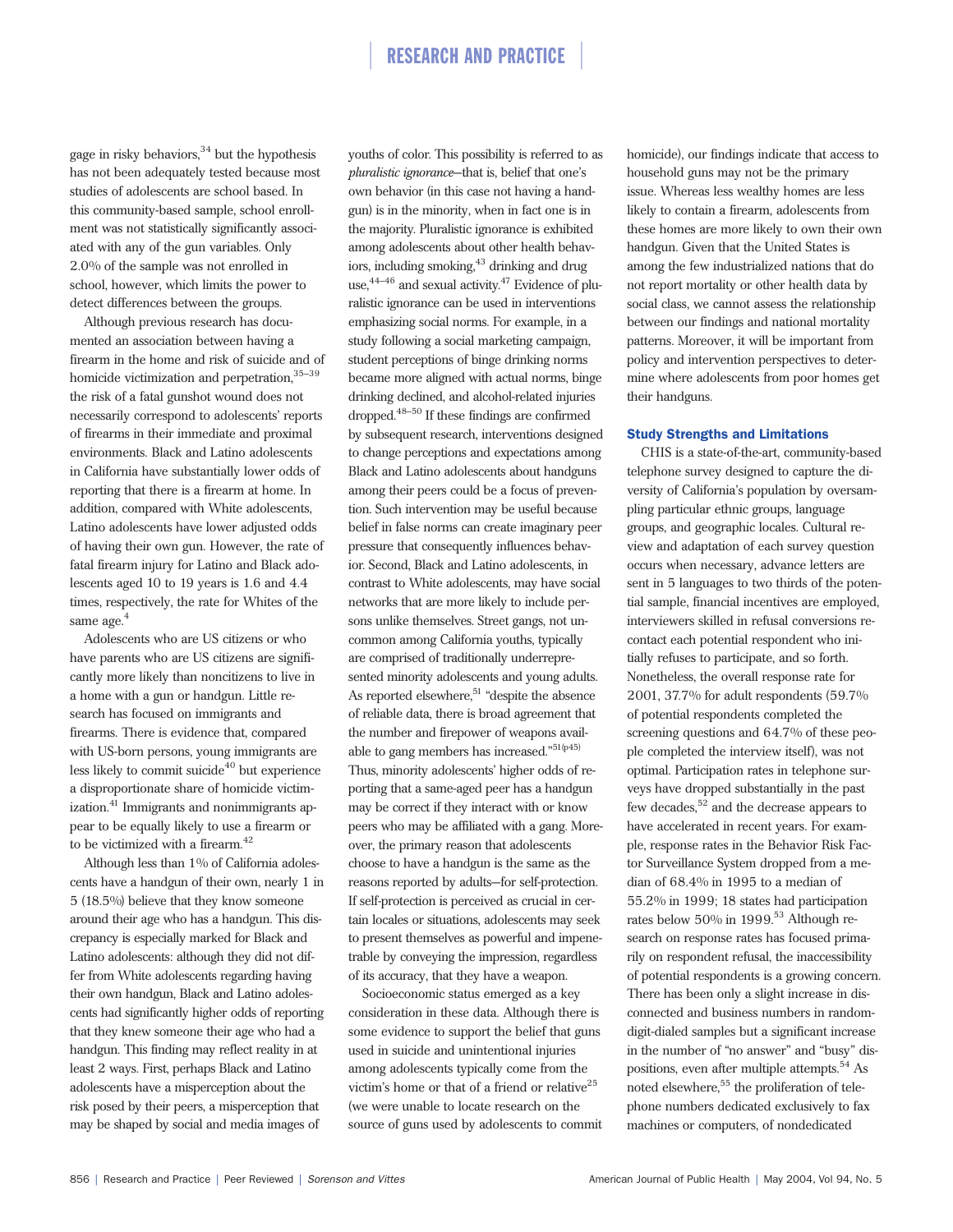phone lines to connect to the Internet, and the use of call screening devices (e.g., caller ID and call blocking, the latter of which prevents a call from ringing through) present major obstacles to reaching a potential respondent. Telephone response rates are generally believed to be lower in California, whose consumer privacy legislation has been a model for legislation elsewhere.

In addition, the required double layer of permission to participate reduces response rates in studies of adolescents. In the current study, 63.5% of the adult parents or guardians gave permission for their adolescent to be interviewed, and 84.5% of the permitted adolescents agreed to be interviewed, resulting in a response rate of 53.7%, which is in line with recent Behavior Risk Factor Surveillance System response rates. If, however, one takes into account the overall adult response rate, the adolescent response rate drops further. The assumption that the participating and nonparticipating adults were equally likely to have an adolescent in the home cannot be tested; therefore, the true response rate cannot be ascertained. Despite these problems, the unweighted data for the sample are roughly comparable to US Census data on key variables (e.g., age, gender, income). In addition, sample and population weights were used, which theoretically can correct for potential weaknesses in a sample.

The data share the limitations of all selfreport data, and responses were not externally corroborated. For some sense of response validity, we reviewed other surveys of California adolescents. The California Student Survey, a legislatively mandated survey of seventh-, ninth-, and 11th-grade students from a representative sample of public and private secondary schools in California, provides perhaps the best comparison data.<sup>56</sup> In general, a lower proportion of CHIS respondents than of California Student Survey respondents reported smoking cigarettes, drinking alcohol, or using drugs.

If responses to questions about firearms are consistent with responses to questions about other risk-related behaviors, these data may be biased toward conservative estimates. Moreover, the active permission processes used in this study (i.e., parents must consent for their children to participate) typically results in a more law-abiding sample of adolescents.57–59 The patterns in the data probably are more robust than the point estimates.

#### CONCLUSIONS

Findings indicate that gun-related risk often attributed to ethnicity may more correctly be attributed to socioeconomic status. The handguns of poor adolescents and, in particular, the source of these guns, given that these adolescents' households are less likely to contain a gun, merit attention, especially as the proportion of the US population living in poverty is increasing.60 Further research is needed to assess the accuracy of minority adolescents' beliefs about their peers and handguns.

#### About the Authors

*The authors are with the University of California, Los Angeles, School of Public Health, Los Angeles.*

*Requests for reprints should be sent to Susan B. Sorenson, PhD, UCLA School of Public Health, Box 951772, Los Angeles, CA 90095-1772 (e-mail: sorenson@ucla.edu). This article was accepted June 30, 2003.*

#### **Contributors**

S.B. Sorenson conceived the study, secured funding, helped develop the questions, supervised data analysis, and wrote the article. K.A. Vittes conducted data analysis and helped write and edit the article.

#### **Acknowledgments**

We are grateful to the Joyce Foundation and the David and Lucile Packard Foundation for funding this work.

We extend our appreciation to E. Richard Brown and staff of the California Health Interview Survey for allowing us to collect data as a supplement to their statewide survey. Thanks to Philip J. Cook and David Hemenway for their participation in questionnaire development and for their comments on a previous draft of the article. Finally, thanks to the thousands of California adolescents who completed the survey and to their parents who gave permission for us to speak with them.

#### Human Participant Protection

The University of California Los Angeles Human Subjects Protection Committee reviewed and approved this study.

#### **References**

1. Grunbaum JA, Kann L, Kinchen SA, et al. Youth risk behavior surveillance—2001. *MMWR Surveill Summ.* 2002;51(SS04):1–62.

2. *The Ethics of American Youth. Violence and Substance Abuse: Data and Commentary.* Available at: http://www.josephsoninstitute.org/Survey2000/ violence2000-commentary.htm. Accessed November 5, 2002.

3. Swahn M, Hammig B, Ikeda R. Prevalence of youth access to alcohol or a gun in the home. *Inj Prev.* 2002;8:227–230.

4. Miniño AM, Arias E, Kochanek KD, Murphy SL, Smith BL. Deaths: final data for 2000. *Natl Vital Stat Rep.* 2002;50(15):1–19.

5. Anderson RN. Deaths: leading causes for 2000. *Natl Vital Stat Rep.* 2002;50(16):1–85.

6. Web site of Bureau of Alcohol, Tobacco, Firearms and Explosives, US Dept of Justice. General Information page. Available at: http://www.atf.treas.gov/pub/ fire-explo\_pub/geninfo.htm. Accessed November 5, 2002.

7. Sorenson SB, Berk RA. Young guns: an empirical study of persons who use a firearm in a suicide or a homicide. *Inj Prev.* 1999;5:280–283.

8. Gotsch KE, Annest JL, Mercy JA, Ryan GW. Surveillance for fatal and nonfatal firearm-related injuries— United States, 1993–1998. *MMWR Surveill Summ.* 2001;50(SS02):1–32.

9. Callahan CM, Rivara FP. Urban high school youth and handguns. A school-based survey. *JAMA.* 1992; 267:3038–3042.

10. Vaughan RD, McCarthy JF, Armstrong B, Walter HJ, Waterman PD, Tiezzi L. Carrying and using weapons: a survey of minority junior high school students in New York City. *Am J Public Health.* 1996;86:568–572.

11. Bailey SL, Flewelling RL, Rosenbaum DP. Characteristics of students who bring weapons to school. *J Adolesc Health.* 1997;20:261–270.

12. Smith M. Sources of firearm acquisition among a sample of inner-city youths: research results and policy implications. *J Criminal Justice.* 1997;24:361–367.

13. Kulig J, Valentine J, Griffith J, Ruthazer R. Predictive model of weapon carrying among urban high school students: results and validation. *J Adolesc Health.* 1998;22:312–319.

14. Lowry R, Powell KE, Kann L, Collins JL, Kolbe LJ. Weapon-carrying, physical fighting, and fight-related injury among US adolescents. *Am J Prev Med.* 1998;14: 122–129.

15. Sheley J, Wright J. *High School Youths, Weapons, and Violence: A National Survey.* Washington, DC: National Institute of Justice; 1998.

16. Cunningham PB, Henggeler SW, Limber SP, Melton GB, Nation MA. Patterns and correlates of gun ownership among nonmetropolitan and rural middle school students. *J Clin Child Psychol.* 2000;29: 432–442.

17. Clubb PA, Browne DC, Humphrey AD, Schoenbach V, Meyer B, Jackson M. Violent behaviors in early adolescent minority youth: results from a middle school youth risk behavior survey. *Matern Child Health J.* 2001;5:225–235.

18. Kahn DJ, Kazimi MM, Mulvihill MN. Attitudes of New York City high school students regarding firearm violence. *Pediatrics.* 2001;107:1125–1132.

19. Wilcox P, Clayton R. A multilevel analysis of school-based weapon possession. *Justice Q.* 2001;18: 509–541.

20. Williams SS, Mulhall PF, Reis JS, DeVille JO. Adolescents carrying handguns and taking them to school: psychosocial correlates among public school students in Illinois. *J Adolesc.* 2002;25:551–567.

21. Callahan CM, Rivara FP, Farrow JA. Youth in detention and handguns. *J Adolesc Health.* 1993;14: 350–355.

22. Snyder H, Sickmund M, Poe-Yamagata E. *Juvenile Offenders and Victims: Update on Violence.* Washington,